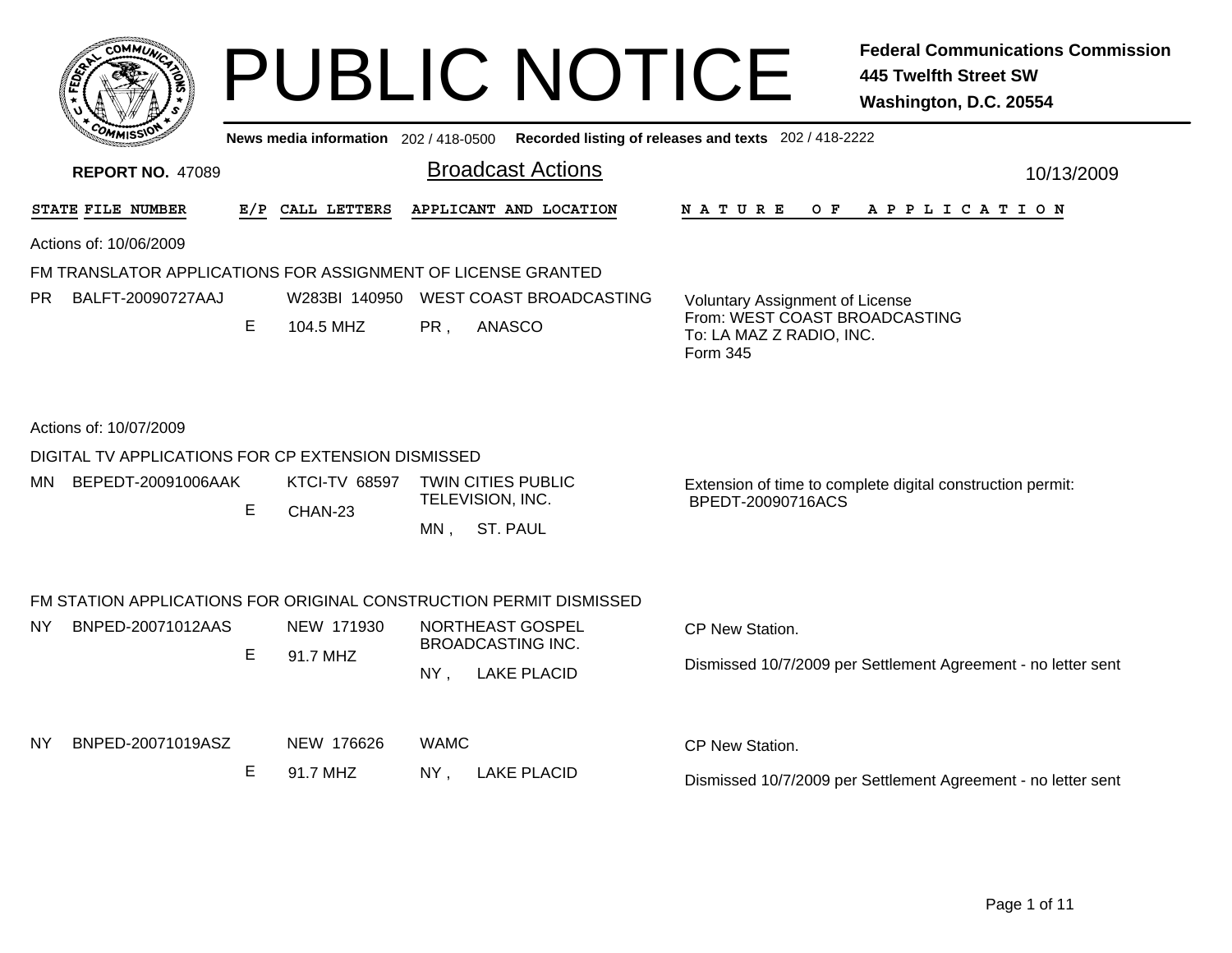|                          | <b>COMMUT</b>                                                                     |   |                                     |     | <b>PUBLIC NOTICE</b>                                                            |                                                                                  | <b>Federal Communications Commission</b><br><b>445 Twelfth Street SW</b><br>Washington, D.C. 20554 |
|--------------------------|-----------------------------------------------------------------------------------|---|-------------------------------------|-----|---------------------------------------------------------------------------------|----------------------------------------------------------------------------------|----------------------------------------------------------------------------------------------------|
|                          |                                                                                   |   | News media information 202/418-0500 |     |                                                                                 | Recorded listing of releases and texts 202 / 418-2222                            |                                                                                                    |
|                          | <b>REPORT NO. 47089</b>                                                           |   |                                     |     | <b>Broadcast Actions</b>                                                        |                                                                                  | 10/13/2009                                                                                         |
| STATE FILE NUMBER<br>E/P |                                                                                   |   | CALL LETTERS                        |     | APPLICANT AND LOCATION                                                          | N A T U R E<br>O F                                                               | A P P L I C A T I O N                                                                              |
|                          | Actions of: 10/07/2009                                                            |   |                                     |     |                                                                                 |                                                                                  |                                                                                                    |
|                          | DIGITAL CLASS A TV APPLICATIONS FOR DIGITAL FLASH CUT GRANTED                     |   |                                     |     |                                                                                 |                                                                                  |                                                                                                    |
| GA.                      | BDFCDTA-20090819AHC                                                               | E | WDNN-CD<br>49236<br>CHAN-49         | GA, | NORTH GEORGIA TELEVISION<br><b>DALTON</b>                                       | Minor change of callsign WDNN-CA.<br>Engineering Amendment filed 09/29/2009      |                                                                                                    |
| TN                       | BDFCDTA-20090824AKM                                                               | E | W18BL-D<br>68911<br>CHAN-18         | TN, | UNITY BROADCASTING, INC.<br><b>ADAMSVILLE</b>                                   | Minor change of callsign W18BL.                                                  |                                                                                                    |
|                          |                                                                                   |   |                                     |     | FM STATION APPLICATIONS FOR MINOR MODIFICATION TO A CONSTRUCTION PERMIT GRANTED |                                                                                  |                                                                                                    |
| AZ.                      | BMPH-20090922ABE                                                                  | E | KVGG 165984<br>101.9 MHZ            | AZ, | KEMP COMMUNICATIONS, INC.<br><b>SALOME</b>                                      | BMPH-20070309AAD.                                                                | Modification of CP BNPH-20060310ADV, as modified by permit                                         |
|                          |                                                                                   |   |                                     |     |                                                                                 | Engineering Amendment filed 09/28/2009<br>Engineering Amendment filed 10/01/2009 |                                                                                                    |
|                          |                                                                                   |   |                                     |     |                                                                                 | Granted 10/7/2009                                                                |                                                                                                    |
| MS.                      | FM TRANSLATOR APPLICATIONS FOR ASSIGNMENT OF LICENSE GRANTED<br>BALFT-20090211ACG |   | <b>W274AW</b>                       |     | <b>SHANNON J. CUMMINGS</b>                                                      | <b>Voluntary Assignment of License</b>                                           |                                                                                                    |
|                          |                                                                                   | E | 139155<br>102.7 MHZ                 | MS, | <b>RENOVA</b>                                                                   | From: SHANNON J. CUMMINGS<br>To: DELTA RADIO, LLC<br>Form 345                    |                                                                                                    |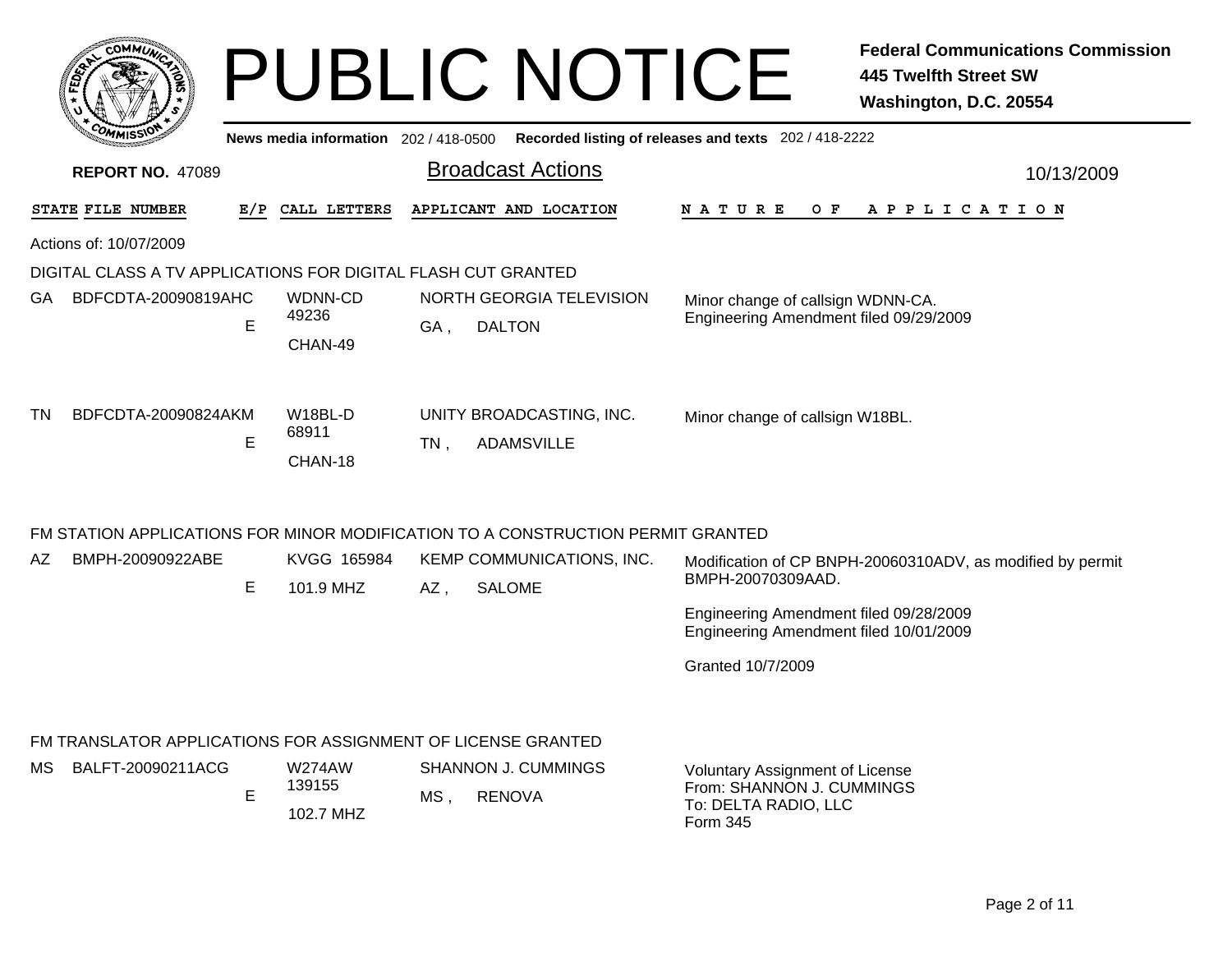|                   | <b>COMMUA</b>                                           |     |                                       |                                   | <b>PUBLIC NOTICE</b>                                                |                    | <b>Federal Communications Commission</b><br><b>445 Twelfth Street SW</b><br>Washington, D.C. 20554 |
|-------------------|---------------------------------------------------------|-----|---------------------------------------|-----------------------------------|---------------------------------------------------------------------|--------------------|----------------------------------------------------------------------------------------------------|
|                   |                                                         |     | News media information 202 / 418-0500 |                                   | Recorded listing of releases and texts 202 / 418-2222               |                    |                                                                                                    |
|                   | <b>REPORT NO. 47089</b>                                 |     |                                       |                                   | <b>Broadcast Actions</b>                                            |                    | 10/13/2009                                                                                         |
| STATE FILE NUMBER |                                                         | E/P | CALL LETTERS                          |                                   | APPLICANT AND LOCATION                                              | N A T U R E<br>O F | APPLICATION                                                                                        |
|                   | Actions of: 10/07/2009                                  |     |                                       |                                   |                                                                     |                    |                                                                                                    |
|                   | FM TRANSLATOR APPLICATIONS FOR LICENSE TO COVER GRANTED |     |                                       |                                   |                                                                     |                    |                                                                                                    |
| PA                | BLFT-20090922AAA                                        | E   | <b>W236BN</b><br>146386               | PA,                               | FAMILY LIFE MINISTRIES, INC.<br><b>BERWICK</b>                      | License to cover.  |                                                                                                    |
|                   |                                                         |     | 95.1 MHZ                              |                                   |                                                                     |                    |                                                                                                    |
| <b>TN</b>         | BLFT-20090922ADQ                                        | E   | <b>W245BP</b><br>140645<br>96.9 MHZ   | $TN$ ,                            | WAY-FM MEDIA GROUP, INC.<br><b>MCMINNVILLE</b>                      | License to cover.  |                                                                                                    |
| CO                | BLFT-20090928AAD                                        | E   | K255CB 41272<br>98.9 MHZ              | <b>COMPANY</b><br>CO <sub>1</sub> | <b>MESA BROADCASTING</b><br><b>BATTLEMENT MESA</b>                  | License to cover.  |                                                                                                    |
| NE.               | BLFT-20090928AIC                                        | E   | <b>K227BQ</b><br>144625<br>93.3 MHZ   | $NE$ ,                            | LEGACY COMMUNICATIONS, LLC License to cover.<br><b>GRAND ISLAND</b> |                    |                                                                                                    |
|                   | NM BLFT-20090928AMC                                     | E.  | K273AZ 149424<br>102.5 MHZ            | INC.<br>NM,                       | EDGEWATER BROADCASTING,<br><b>ARTESIA</b>                           | License to cover.  |                                                                                                    |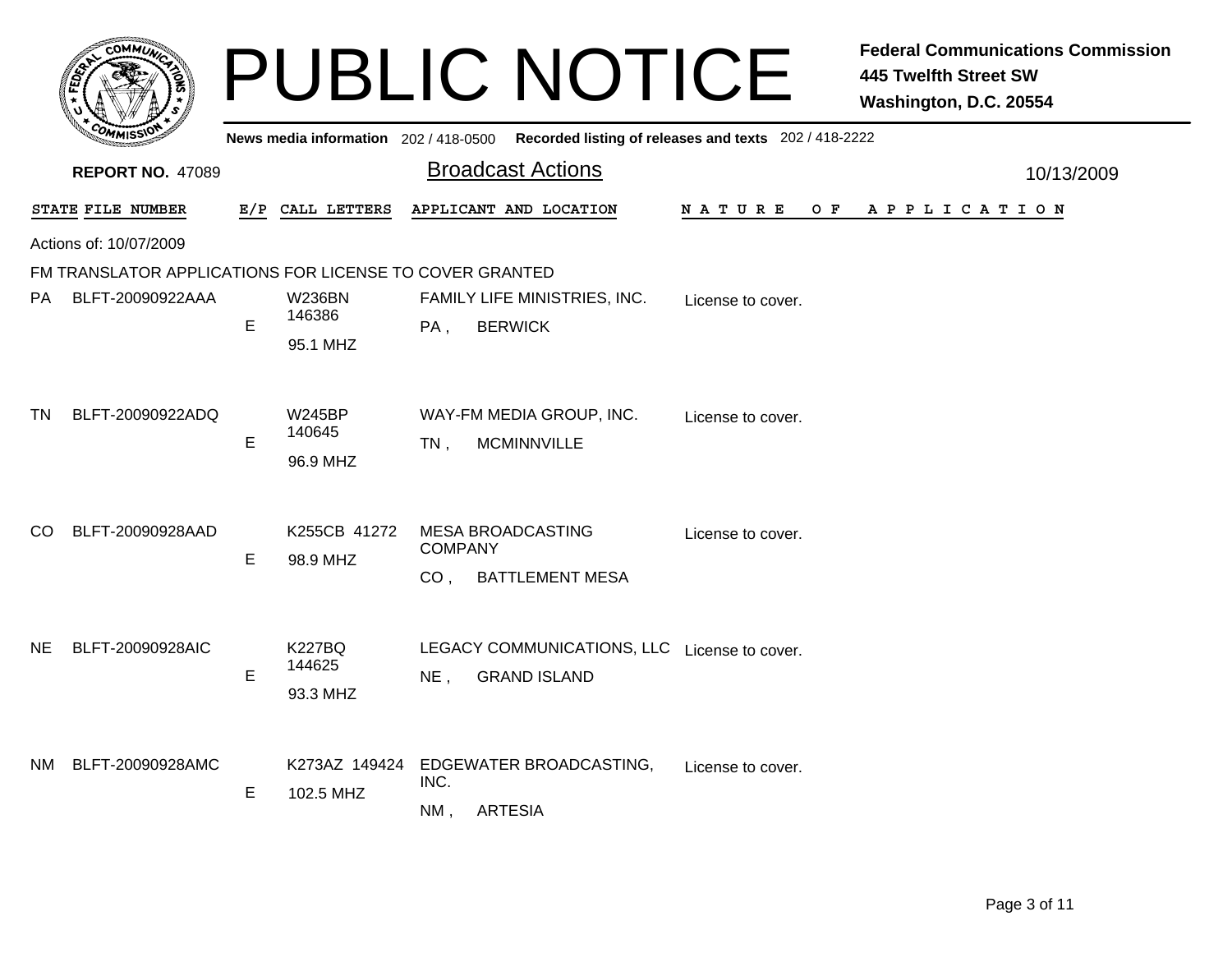|                        |                         |                                     |                  |                                        |                                                                                                                                                                                                                                           | <b>Federal Communications Commission</b><br><b>445 Twelfth Street SW</b><br>Washington, D.C. 20554                                                                                                                                                                                      |
|------------------------|-------------------------|-------------------------------------|------------------|----------------------------------------|-------------------------------------------------------------------------------------------------------------------------------------------------------------------------------------------------------------------------------------------|-----------------------------------------------------------------------------------------------------------------------------------------------------------------------------------------------------------------------------------------------------------------------------------------|
|                        |                         |                                     |                  |                                        |                                                                                                                                                                                                                                           |                                                                                                                                                                                                                                                                                         |
|                        |                         |                                     |                  |                                        |                                                                                                                                                                                                                                           | 10/13/2009                                                                                                                                                                                                                                                                              |
| STATE FILE NUMBER      |                         |                                     |                  |                                        | N A T U R E<br>O F                                                                                                                                                                                                                        | A P P L I C A T I O N                                                                                                                                                                                                                                                                   |
| Actions of: 10/07/2009 |                         |                                     |                  |                                        |                                                                                                                                                                                                                                           |                                                                                                                                                                                                                                                                                         |
|                        |                         |                                     |                  |                                        |                                                                                                                                                                                                                                           |                                                                                                                                                                                                                                                                                         |
| BLFT-20090929ALF       |                         |                                     |                  |                                        | License to cover.                                                                                                                                                                                                                         |                                                                                                                                                                                                                                                                                         |
|                        | Е                       | 104.9 MHZ                           | LA,              | <b>METAIRIE</b>                        |                                                                                                                                                                                                                                           |                                                                                                                                                                                                                                                                                         |
|                        | Е                       | 99.5 MHZ                            | CO <sub>1</sub>  | <b>GRAND JUNCTION</b>                  | Mod of CP                                                                                                                                                                                                                                 |                                                                                                                                                                                                                                                                                         |
| BPFT-20090922AEX       |                         |                                     |                  |                                        |                                                                                                                                                                                                                                           | Minor change in licensed facilities, callsign W205Cl.                                                                                                                                                                                                                                   |
|                        | E.                      | 88.9 MHZ                            | GA,              | <b>TALLAPOOSA</b>                      |                                                                                                                                                                                                                                           |                                                                                                                                                                                                                                                                                         |
| BPFT-20090930AQU       | E                       | <b>W239BP</b><br>150072<br>95.7 MHZ | $AL$ ,           | <b>EUFAULA</b>                         |                                                                                                                                                                                                                                           | Minor change in licensed facilities, callsign W242BW.                                                                                                                                                                                                                                   |
|                        | <b>REPORT NO. 47089</b> | BMPFT-20091001AAQ                   | E/P CALL LETTERS | K285FF 150611<br>W205CI 148550<br>INC. | <b>Broadcast Actions</b><br>APPLICANT AND LOCATION<br>FM TRANSLATOR APPLICATIONS FOR LICENSE TO COVER GRANTED<br>RADIO ASSIST MINISTRY, INC.<br>K258BP 151525 UNITED MINISTRIES<br>EDGEWATER BROADCASTING,<br>RADIO ASSIST MINISTRY, INC. | <b>PUBLIC NOTICE</b><br>News media information 202 / 418-0500 Recorded listing of releases and texts 202 / 418-2222<br>FM TRANSLATOR APPLICATIONS FOR MINOR MODIFICATION TO A CONSTRUCTION PERMIT GRANTED<br>FM TRANSLATOR APPLICATIONS FOR MINOR CHANGE TO A LICENSED FACILITY GRANTED |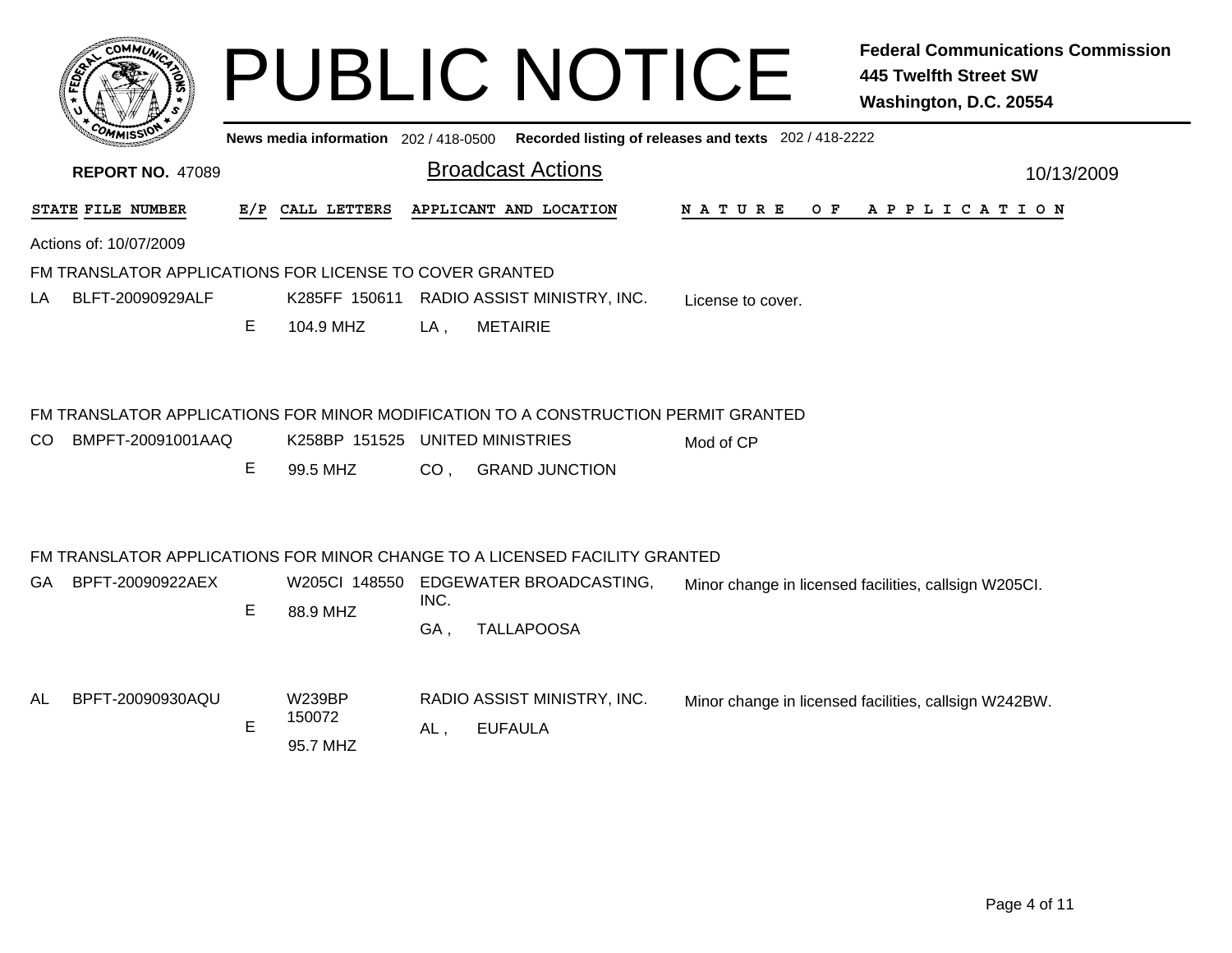|                   | <b>COMMUT</b>           |     |                           | <b>PUBLIC NOTICE</b>                                                                    | <b>Federal Communications Commission</b><br><b>445 Twelfth Street SW</b><br>Washington, D.C. 20554 |
|-------------------|-------------------------|-----|---------------------------|-----------------------------------------------------------------------------------------|----------------------------------------------------------------------------------------------------|
|                   |                         |     |                           | News media information 202/418-0500 Recorded listing of releases and texts 202/418-2222 |                                                                                                    |
|                   | <b>REPORT NO. 47089</b> |     |                           | <b>Broadcast Actions</b>                                                                | 10/13/2009                                                                                         |
| STATE FILE NUMBER |                         | E/P | CALL LETTERS              | APPLICANT AND LOCATION                                                                  | NATURE<br>O F<br>APPLICATION                                                                       |
|                   | Actions of: 10/07/2009  |     |                           |                                                                                         |                                                                                                    |
|                   |                         |     |                           | FM TRANSLATOR APPLICATIONS FOR MINOR CHANGE TO A LICENSED FACILITY GRANTED              |                                                                                                    |
| MI                | BPFT-20091001ACQ        | E   | W214BH 94015<br>90.7 MHZ  | <b>GREAT LAKES COMMUNITY</b><br>BROADCASTING, INC.                                      | Minor change in licensed facilities, callsign W214BH.                                              |
|                   |                         |     |                           | MOUNT PLEASANT<br>MI,                                                                   |                                                                                                    |
| OR.               | BPFT-20091001AJN        | Е   | K270BJ 36521<br>101.9 MHZ | OREGON ST BD OF HIGHER ED<br>FOR UNIV OF OREGON                                         | Minor change in licensed facilities, callsign K270BJ.                                              |
|                   |                         |     |                           | <b>REEDSPORT</b><br>OR,                                                                 |                                                                                                    |
| <b>SC</b>         | BPFT-20091001AKN        |     | W243CO<br>151544          | ROGER D. BLUME                                                                          | Minor change in licensed facilities, callsign W242AO.                                              |
|                   |                         | E   | 96.5 MHZ                  | SC.<br><b>ELLOREE</b>                                                                   |                                                                                                    |
| MO.               | BPFT-20091002ABZ        |     | K279BI 144473             | <b>HORIZON CHRISTIAN</b>                                                                | Minor change in licensed facilities, callsign K225AW.                                              |
|                   |                         | Е   | 103.7 MHZ                 | <b>FELLOWSHIP</b><br>INDEPENDENCE<br>MO.                                                |                                                                                                    |
|                   |                         |     |                           |                                                                                         |                                                                                                    |
| ΤN                | BPFT-20091006AAJ        | Е   | W204CG 92504<br>88.7 MHZ  | WAY-FM MEDIA GROUP, INC.<br><b>DYERSBURG</b><br>TN.                                     | Minor change in licensed facilities, callsign W206BQ.                                              |
|                   |                         |     |                           |                                                                                         |                                                                                                    |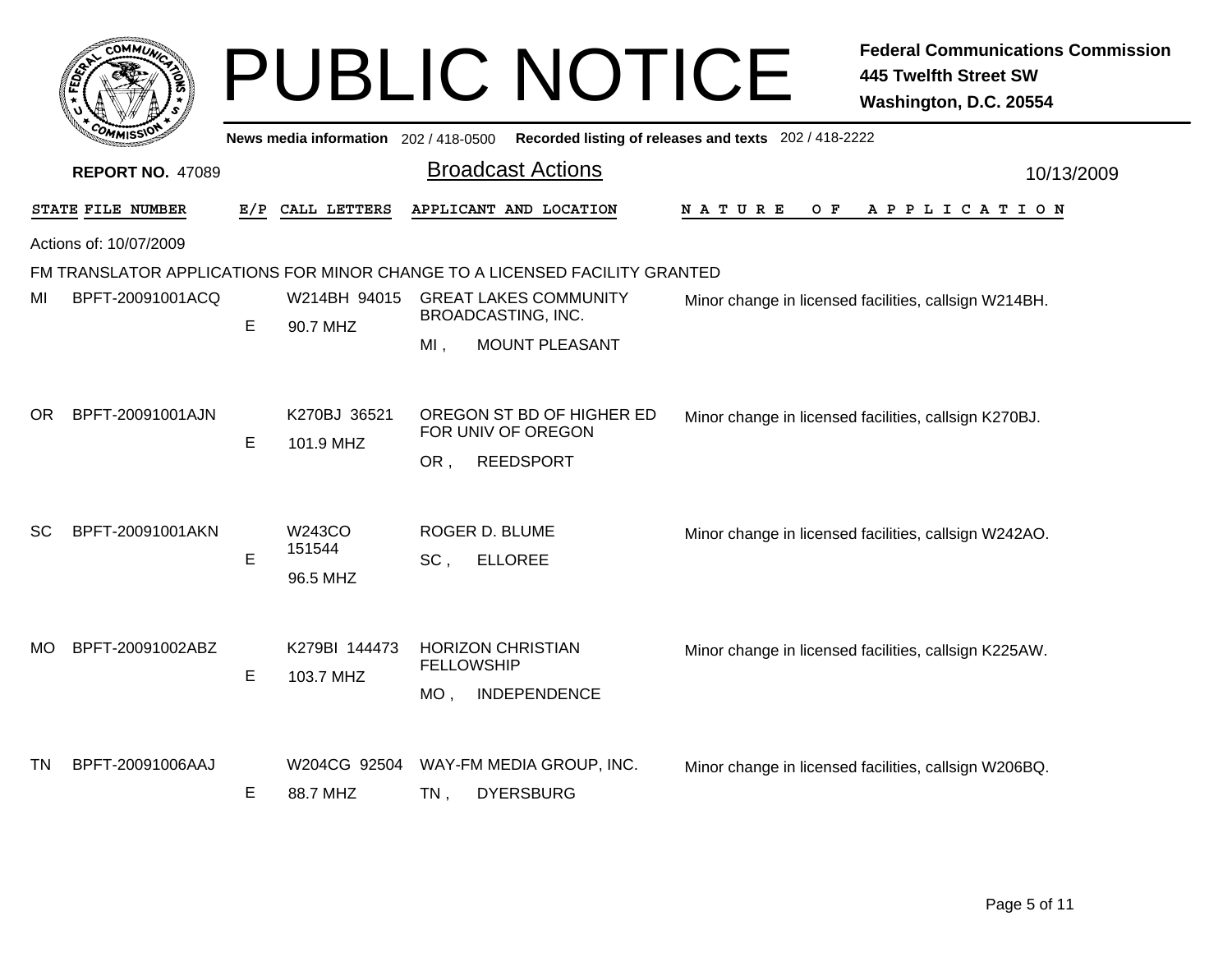|     |                         |   |                                       |                | <b>PUBLIC NOTICE</b>                                                          |                                                       | <b>Federal Communications Commission</b><br><b>445 Twelfth Street SW</b><br>Washington, D.C. 20554 |
|-----|-------------------------|---|---------------------------------------|----------------|-------------------------------------------------------------------------------|-------------------------------------------------------|----------------------------------------------------------------------------------------------------|
|     |                         |   | News media information 202 / 418-0500 |                |                                                                               | Recorded listing of releases and texts 202 / 418-2222 |                                                                                                    |
|     | <b>REPORT NO. 47089</b> |   |                                       |                | <b>Broadcast Actions</b>                                                      |                                                       | 10/13/2009                                                                                         |
|     | STATE FILE NUMBER       |   | E/P CALL LETTERS                      |                | APPLICANT AND LOCATION                                                        | N A T U R E<br>O F                                    | A P P L I C A T I O N                                                                              |
|     | Actions of: 10/07/2009  |   |                                       |                |                                                                               |                                                       |                                                                                                    |
|     |                         |   |                                       |                | FM TRANSLATOR APPLICATIONS FOR MINOR CHANGE TO A LICENSED FACILITY GRANTED    |                                                       |                                                                                                    |
| HI  | BPFT-20091006ACE        | E | 99.1 MHZ                              | INC.<br>$Hl$ , | K256AS 152379 EDGEWATER BROADCASTING,<br><b>HONOLULU</b>                      |                                                       | Minor change in licensed facilities, callsign K256AS.                                              |
| PA. | BPFT-20091006ACI        | E | <b>W234BM</b><br>157515<br>94.7 MHZ   | PA,            | KEVIN M. FITZGERALD<br><b>MOUNTAIN TOP</b>                                    |                                                       | Minor change in licensed facilities, callsign W237BI.                                              |
|     |                         |   |                                       |                | DIGITAL TRANSLATOR OR DIGITAL LPTV APPLICATIONS FOR DIGITAL FLASH CUT GRANTED |                                                       |                                                                                                    |
| NM. | BDFCDTV-20090824AHW     | E | K09KJ-D 35304<br>CHAN-9               | $NM$ ,         | KOB-TV, LLC<br>TIERRA AMARILLA, ETC                                           | Minor change of callsign K09KJ.                       |                                                                                                    |
| AZ. | BDFCDTV-20090824AID     | E | K09XH-D<br>127705<br>CHAN-9           | $AZ$ .         | KOB-TV, LLC<br><b>GANADO</b>                                                  | Minor change of callsign K09XH.                       |                                                                                                    |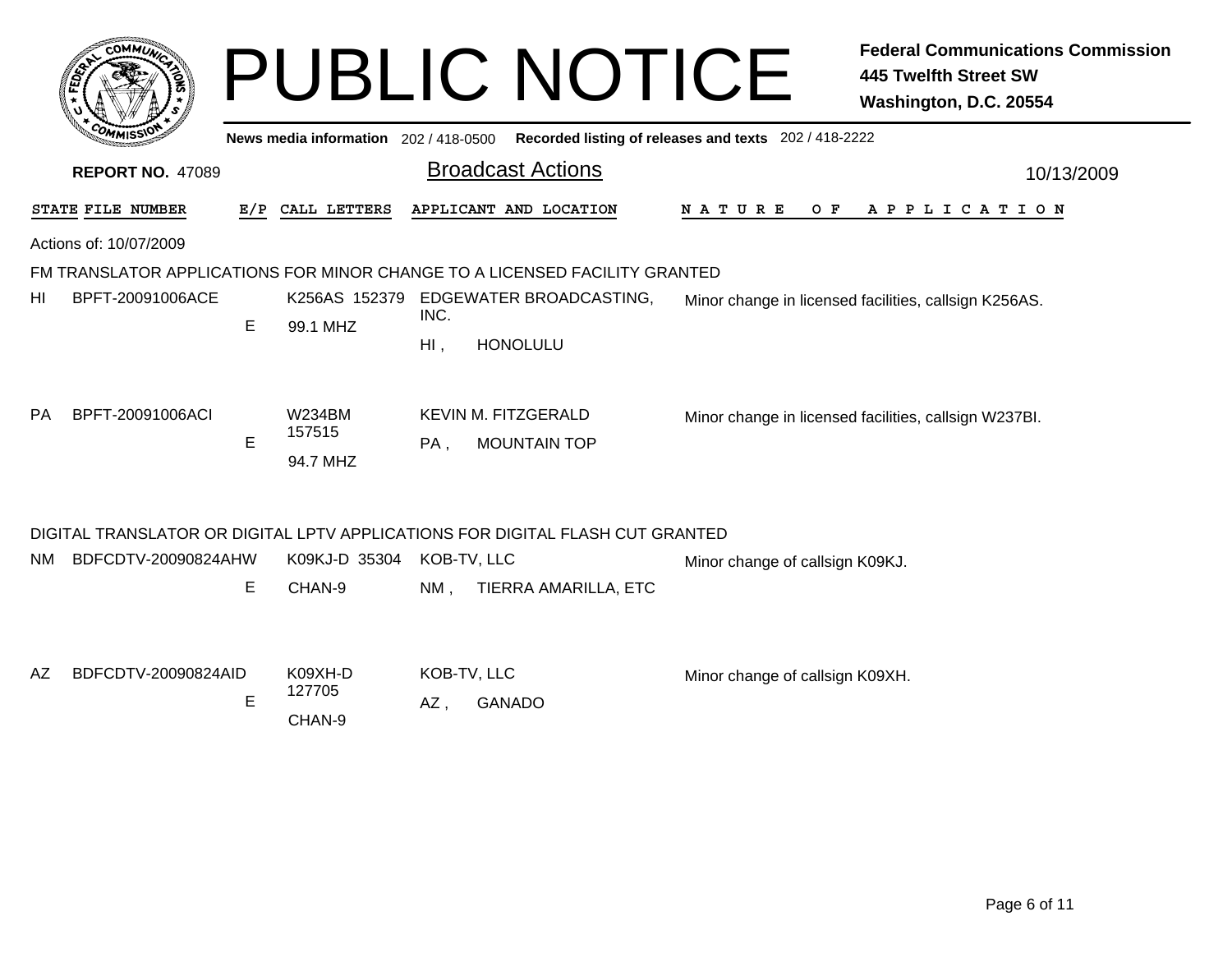|      | <b>сОММИ</b>                                                                  |   |                                       |                                                   | <b>PUBLIC NOTICE</b> |                                                       | <b>Federal Communications Commission</b><br><b>445 Twelfth Street SW</b><br>Washington, D.C. 20554 |  |  |  |  |  |
|------|-------------------------------------------------------------------------------|---|---------------------------------------|---------------------------------------------------|----------------------|-------------------------------------------------------|----------------------------------------------------------------------------------------------------|--|--|--|--|--|
|      |                                                                               |   | News media information $202/418-0500$ |                                                   |                      | Recorded listing of releases and texts 202 / 418-2222 |                                                                                                    |  |  |  |  |  |
|      | <b>REPORT NO. 47089</b>                                                       |   |                                       | <b>Broadcast Actions</b>                          |                      | 10/13/2009                                            |                                                                                                    |  |  |  |  |  |
|      | STATE FILE NUMBER                                                             |   | E/P CALL LETTERS                      | APPLICANT AND LOCATION                            |                      | N A T U R E<br>O F                                    | A P P L I C A T I O N                                                                              |  |  |  |  |  |
|      | Actions of: 10/07/2009                                                        |   |                                       |                                                   |                      |                                                       |                                                                                                    |  |  |  |  |  |
|      | DIGITAL TRANSLATOR OR DIGITAL LPTV APPLICATIONS FOR DIGITAL FLASH CUT GRANTED |   |                                       |                                                   |                      |                                                       |                                                                                                    |  |  |  |  |  |
| NM - | BDFCDTT-20090824AIH                                                           | E | K39EW-D<br>11463<br>CHAN-39           | KOB-TV, LLC<br><b>GALLUP</b><br>$NM$ ,            |                      | Minor change of callsign K39EW.                       |                                                                                                    |  |  |  |  |  |
| AZ   | BDFCDTT-20090824AIK                                                           | E | K43GQ-D<br>19110<br>CHAN-43           | KOB-TV, LLC<br><b>KLAGETOH</b><br>AZ,             |                      | Minor change of callsign K43GQ.                       |                                                                                                    |  |  |  |  |  |
| CO   | BDFCDTT-20090824AIO                                                           | E | K46FM-D<br>52631<br>CHAN-46           | KOB-TV, LLC<br><b>BAYFIELD</b><br>CO <sub>1</sub> |                      | Minor change of callsign K46FM.                       |                                                                                                    |  |  |  |  |  |
| NM.  | BDFCDTT-20090824AIQ                                                           | E | K46GL-D 13459<br>CHAN-46              | KOB-TV, LLC<br>$NM$ ,<br><b>RED RIVER</b>         |                      | Minor change of callsign K46GL.                       |                                                                                                    |  |  |  |  |  |
| NM.  | BDFCDTT-20090824AIR                                                           | E | K47GV-D<br>35316<br>CHAN-47           | KOB-TV, LLC<br><b>LAS VEGAS</b><br>NM ,           |                      | Minor change of callsign K47GV.                       |                                                                                                    |  |  |  |  |  |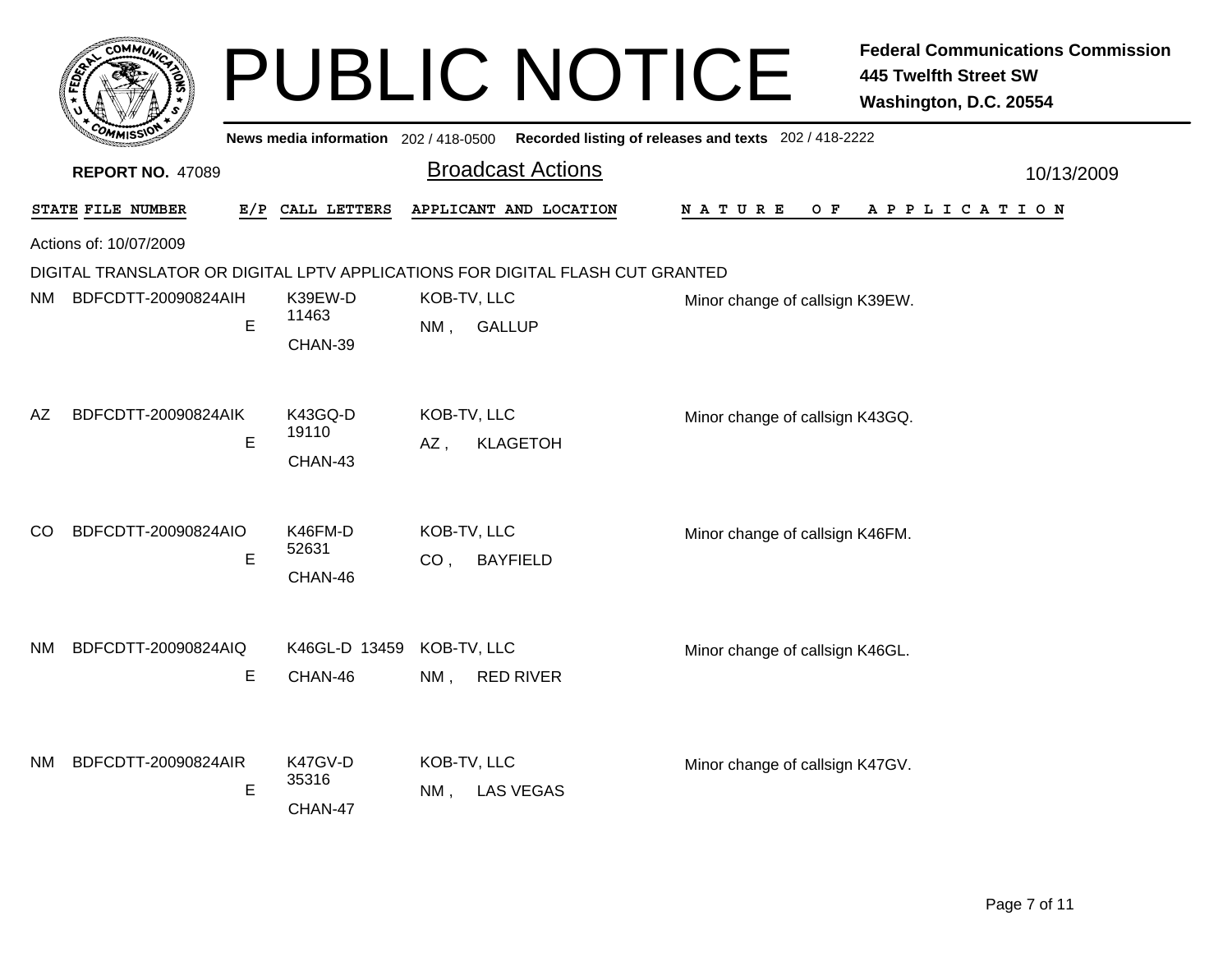|      | <b>COMMUT</b>           |   |                                      |                       | <b>PUBLIC NOTICE</b>                                                                    |                                 | <b>Federal Communications Commission</b><br><b>445 Twelfth Street SW</b><br>Washington, D.C. 20554 |
|------|-------------------------|---|--------------------------------------|-----------------------|-----------------------------------------------------------------------------------------|---------------------------------|----------------------------------------------------------------------------------------------------|
|      |                         |   |                                      |                       | News media information 202/418-0500 Recorded listing of releases and texts 202/418-2222 |                                 |                                                                                                    |
|      | <b>REPORT NO. 47089</b> |   |                                      |                       | <b>Broadcast Actions</b>                                                                |                                 | 10/13/2009                                                                                         |
|      | STATE FILE NUMBER       |   | E/P CALL LETTERS                     |                       | APPLICANT AND LOCATION                                                                  | N A T U R E<br>O F              | A P P L I C A T I O N                                                                              |
|      | Actions of: 10/07/2009  |   |                                      |                       |                                                                                         |                                 |                                                                                                    |
|      |                         |   |                                      |                       | DIGITAL TRANSLATOR OR DIGITAL LPTV APPLICATIONS FOR DIGITAL FLASH CUT GRANTED           |                                 |                                                                                                    |
| NM - | BDFCDTT-20090824AIS     | E | K48GD-D<br>23047<br>CHAN-48          | KOB-TV, LLC<br>NM .   | <b>GALLINA</b>                                                                          | Minor change of callsign K48GD. |                                                                                                    |
| AΖ   | BDFCDTT-20090824AIT     | E | K49ET-D 35317 KOB-TV, LLC<br>CHAN-49 | AZ ,                  | <b>MANY FARMS</b>                                                                       | Minor change of callsign K49ET. |                                                                                                    |
| NM.  | BDFCDTT-20090824AIX     | E | K42IK-D 35319<br>CHAN-42             | KOB-TV, LLC<br>$NM$ , | <b>TOHATCHI</b>                                                                         | Minor change of callsign K06IS. |                                                                                                    |
| NM.  | BDFCDTT-20090824AJC     | E | CHAN-48                              | $NM$ .                | K48AX-D 18100 EAGLE NEST TV ASSOCIATION<br><b>EAGLE NEST</b>                            | Minor change of callsign K48AX. |                                                                                                    |
| AΖ   | BDFCDTV-20090824AJF     | E | K08HQ-D<br>35326<br>CHAN-8           | KOB-TV, LLC<br>AZ,    | <b>CHINLE</b>                                                                           | Minor change of callsign K08HQ. |                                                                                                    |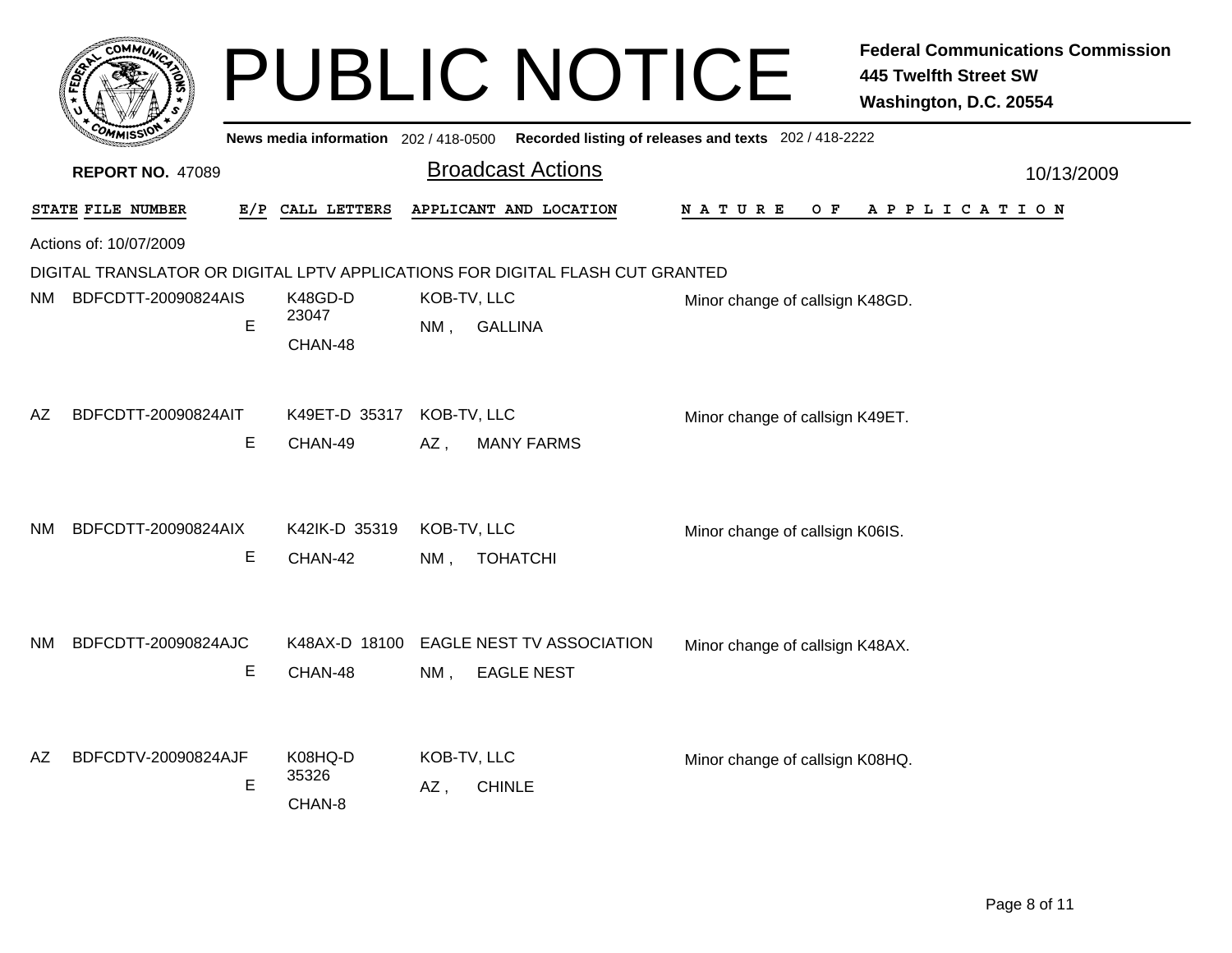|     | <b>COMMUN</b>           |   |                                                      |                 | <b>PUBLIC NOTICE</b>                                                          |                                                       | <b>Federal Communications Commission</b><br><b>445 Twelfth Street SW</b><br>Washington, D.C. 20554 |
|-----|-------------------------|---|------------------------------------------------------|-----------------|-------------------------------------------------------------------------------|-------------------------------------------------------|----------------------------------------------------------------------------------------------------|
|     |                         |   | News media information 202 / 418-0500                |                 |                                                                               | Recorded listing of releases and texts 202 / 418-2222 |                                                                                                    |
|     | <b>REPORT NO. 47089</b> |   |                                                      |                 | <b>Broadcast Actions</b>                                                      |                                                       | 10/13/2009                                                                                         |
|     | STATE FILE NUMBER       |   | E/P CALL LETTERS                                     |                 | APPLICANT AND LOCATION                                                        | N A T U R E<br>O F                                    | A P P L I C A T I O N                                                                              |
|     | Actions of: 10/07/2009  |   |                                                      |                 |                                                                               |                                                       |                                                                                                    |
|     |                         |   |                                                      |                 | DIGITAL TRANSLATOR OR DIGITAL LPTV APPLICATIONS FOR DIGITAL FLASH CUT GRANTED |                                                       |                                                                                                    |
| CO. | BDFCDTT-20090824AJG     |   | K50IV-D 35309                                        |                 | KOB-TV, LLC                                                                   | Minor change of callsign K50IV.                       |                                                                                                    |
|     |                         | Е | CHAN-50                                              | CO <sub>1</sub> | <b>CORTEZ</b>                                                                 |                                                       |                                                                                                    |
| CA  | BDFCDTT-20090824AJS     | Е | K35DO-D<br>57943<br>CHAN-35                          | $CA$ ,          | RURAL CALIFORNIA<br>BROADCASTING CORPORATION<br><b>HOPLAND</b>                | Minor change of callsign K35DO.                       |                                                                                                    |
| UT  | BDFCDTT-20090824AKB     |   | <b>K41IG-D</b>                                       |                 | <b>MILLARD COUNTY</b>                                                         | Minor change of callsign K41IG.                       |                                                                                                    |
|     |                         | E | 125972                                               | $UT$ ,          | <b>SCIPIO</b>                                                                 |                                                       |                                                                                                    |
| UT  | BDFCDTT-20090824AKD     | Е | CHAN-41<br>K31GT-D<br>125970                         | UT,             | <b>MILLARD COUNTY</b><br><b>SCIPIO</b>                                        | Minor change of callsign K31GT.                       |                                                                                                    |
| AS  | BDFCDVL-20090824AKF     | E | CHAN-31<br>K <sub>11</sub> UU-D<br>130292<br>CHAN-11 | AS.             | PACIFIC CHANNEL SAMOA<br>PAGO PAGO                                            | Minor change of callsign K11UU.                       |                                                                                                    |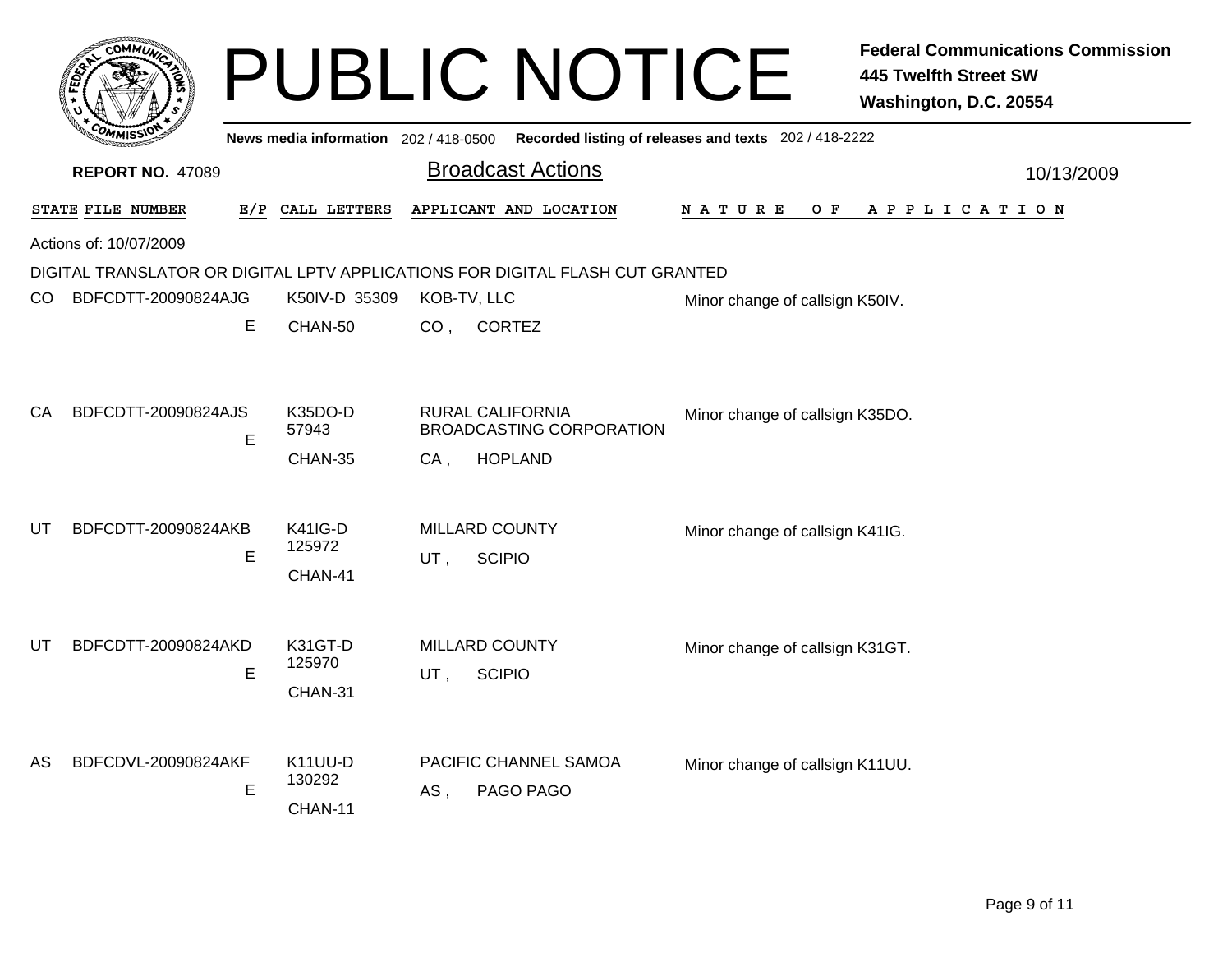|                          |     |                                       | <b>PUBLIC NOTICE</b>                                                                                                                      | <b>Federal Communications Commission</b><br><b>445 Twelfth Street SW</b><br>Washington, D.C. 20554          |
|--------------------------|-----|---------------------------------------|-------------------------------------------------------------------------------------------------------------------------------------------|-------------------------------------------------------------------------------------------------------------|
|                          |     | News media information $202/418-0500$ |                                                                                                                                           | Recorded listing of releases and texts 202 / 418-2222                                                       |
| <b>REPORT NO. 47089</b>  |     |                                       | <b>Broadcast Actions</b>                                                                                                                  | 10/13/2009                                                                                                  |
| STATE FILE NUMBER        | E/P | CALL LETTERS                          | APPLICANT AND LOCATION                                                                                                                    | N A T U R E<br>O F<br>APPLICATION                                                                           |
| Actions of: 10/07/2009   |     |                                       |                                                                                                                                           |                                                                                                             |
|                          |     |                                       | DIGITAL TRANSLATOR OR DIGITAL LPTV APPLICATIONS FOR LICENSE TO COVER GRANTED                                                              |                                                                                                             |
| OR BLDTL-20090828ACK     | E.  | KPXG-LD<br>69792                      | ION MEDIA LICENSE COMPANY,<br>LLC, DEBTOR-IN-POSSESSION                                                                                   | License to cover construction permit no: BDISDTL-20060322ACZ,<br>callsign KPXG-LP.                          |
|                          |     | CHAN-42                               | OR,<br><b>PORTLAND</b>                                                                                                                    |                                                                                                             |
| BALTT-20090212ABM<br>NV. | E   | K58BC 69684<br>CHAN-58                | TV TRANSLATOR OR LPTV STATION APPLICATIONS FOR ASSIGNMENT OF LICENSE GRANTED<br>VALLEY BROADCASTING<br><b>COMPANY</b><br>ELY, ETC.<br>NV. | <b>Voluntary Assignment of License</b><br>From: VALLEY BROADCASTING COMPANY<br>To: PMCM TV, LLC<br>Form 345 |
|                          |     |                                       | TV TRANSLATOR OR LPTV STATION APPLICATIONS FOR RENEWAL GRANTED                                                                            |                                                                                                             |
| BRTT-20050923ABF<br>MO.  | Е   | K34CW 53818<br>CHAN-34                | OTTUMWA MEDIA HOLDINGS,<br><b>LLC</b><br><b>KIRKSVILLE</b><br>$MO$ ,                                                                      | Renewal of License.                                                                                         |
| BRTTL-20051130BDT<br>CO. | E   | K41JO 14500<br>CHAN-41                | TUCK PROPERTIES, INC. C/O<br>LEE PELTZMAN<br>CO <sub>1</sub><br><b>BROADMOOR</b>                                                          | Renewal of License.<br>Amendment filed 08/18/2009                                                           |